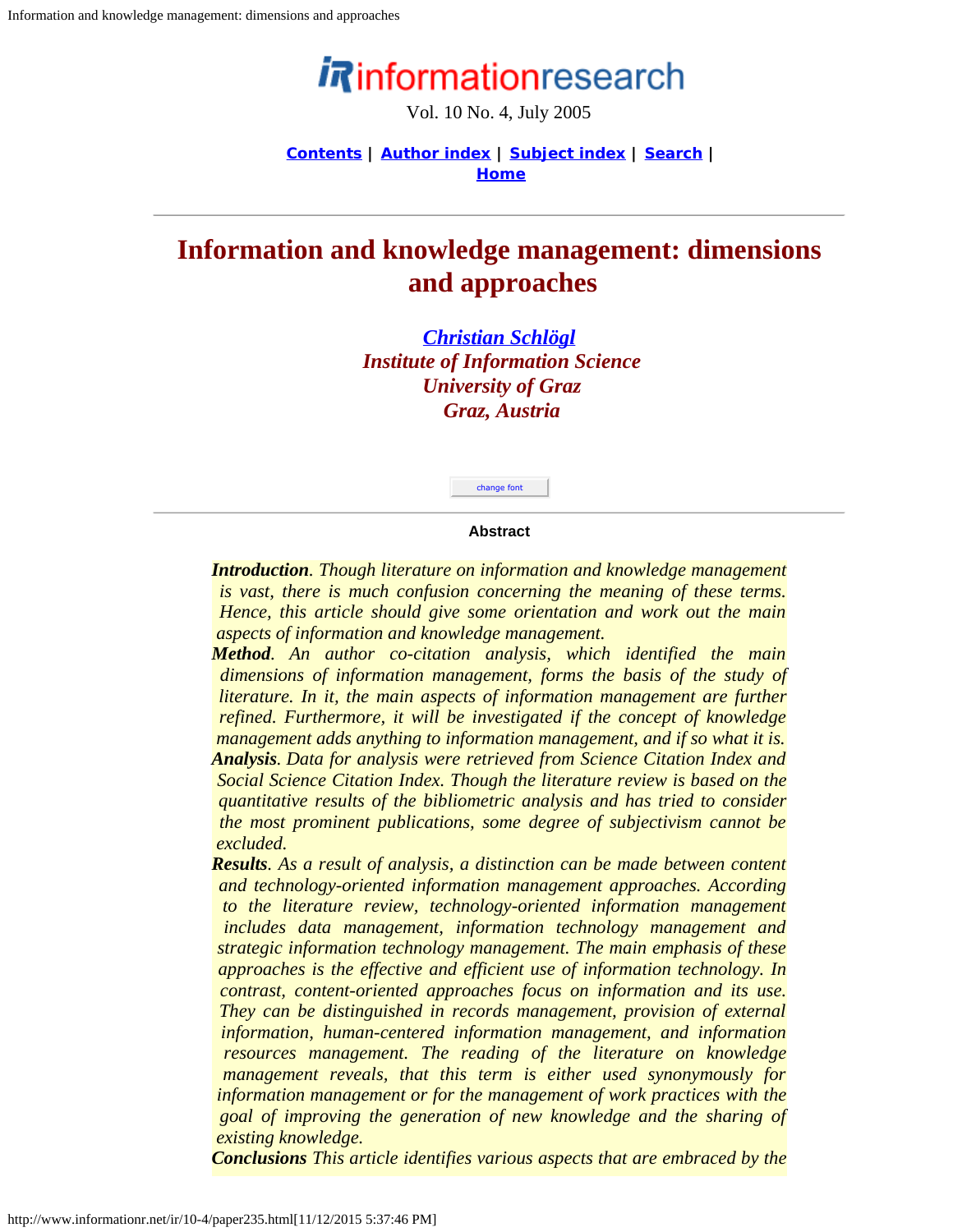*terms information management and knowledge management. Thus, it should contribute to more terminological clarity and finally improve communication both in science and in professional practice.*

## **Introduction**

Information management has been around for more than two decades. Many authors date its beginning back to the Paperwork Reduction Act of 1980 in which U.S. federal agencies were forced to introduce information resource management. Regardless of its exact origins, there was a substantial growth in literature dealing with this topic at the beginning of the eighties. In the second half of the nineties, the term knowledge management became more popular.

Though literature on information and knowledge management is expansive, there is much confusion concerning the meaning of these terms. This is the starting point of this article the aim of which is to identify the main dimensions and major approaches of information and knowledge management. This should also give answers to the question, 'Does the concept of knowledge management add anything and, if so, what is it?'

## **Mapping the literature of information management**

In order to cope with the voluminous literature on information management, a bibliometric study was performed ([Schlogl 2003\)](#page-15-0). By means of an author cocitation analysis of data from Science Citation Index and Social Science Citation Index, the intellectual structure of information management was mapped (see Figure 1).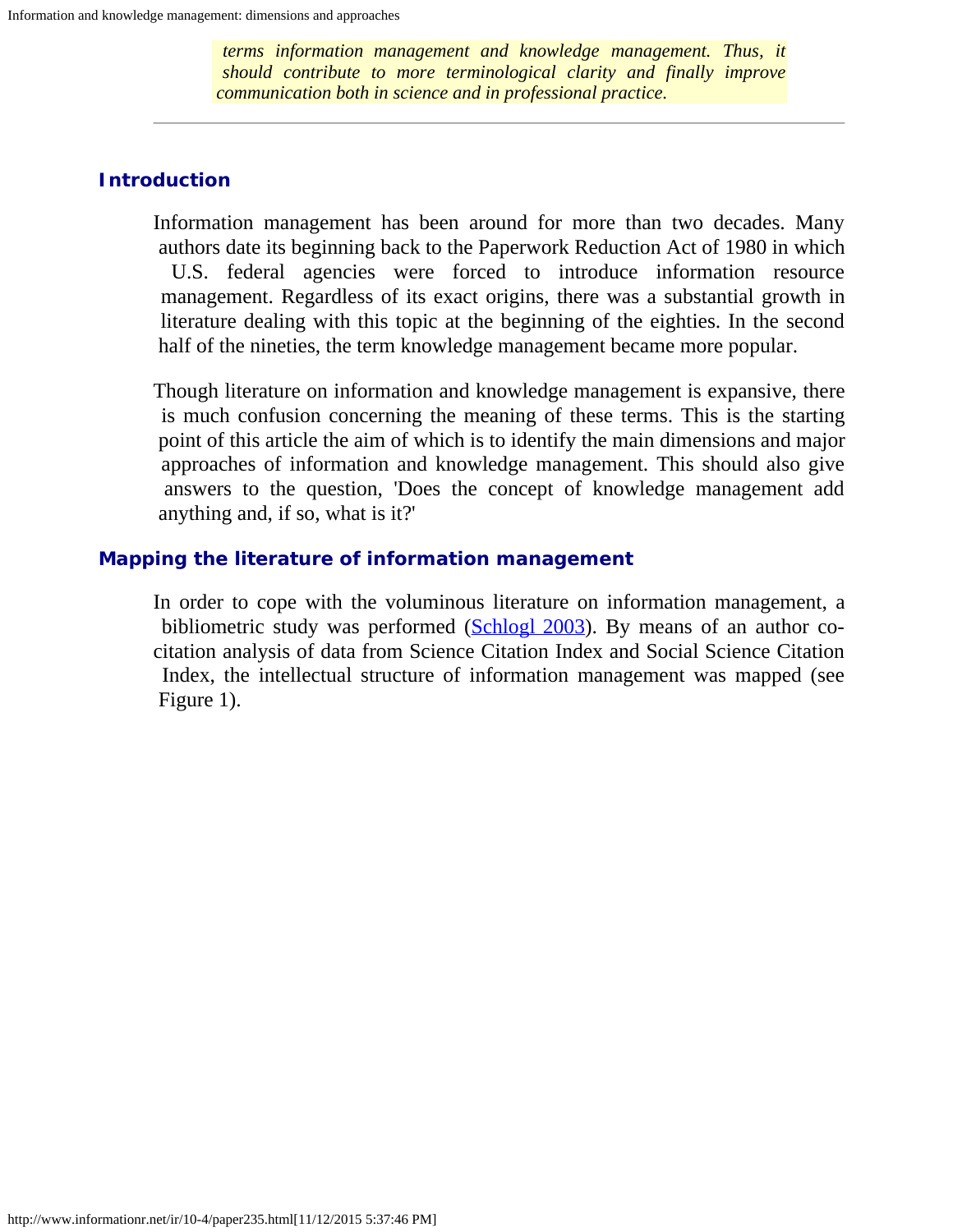

 **Figure 1: Map of information management (source: [Schlögl 2003](#page-15-0))**

 In order to select the authors, all publications including either the phrase *information management* or *information resource(s) management* in the title were retrieved. The following DIALOG command was used: SELECT ((INFORMATION () MANAGEMENT (NOT W) SYSTEM?) OR (INFORMATION () RESOURCE? () MANAGEMENT)) /ART /TI. The authors who received most citations from these information management articles constituted the basis for co-citation analysis. (Problems which are associated with bibliometric studies in general and with a co-citation analysis covering multiple disciplines in particular are discussed extensively by Schloegl [\(2000](#page-14-0)).) For mapping the authors, a statistical method called multidimensional scaling was used. The calculations were done by means of the ALSCAL program which is included in SPSS.

Multidimensional scaling locates the authors in two or more dimensional spaces based on their similarity (number of co-citation counts). The arrangement of the authors is made as follows:

- authors who are co-cited many times are grouped close together.
- authors with many links to others tend to be in a central position, while authors with only a few links will be placed more peripherally.

 Besides providing an information-rich display of the co-citation links, the second main use of multidimensional scaling is to identify the salient dimensions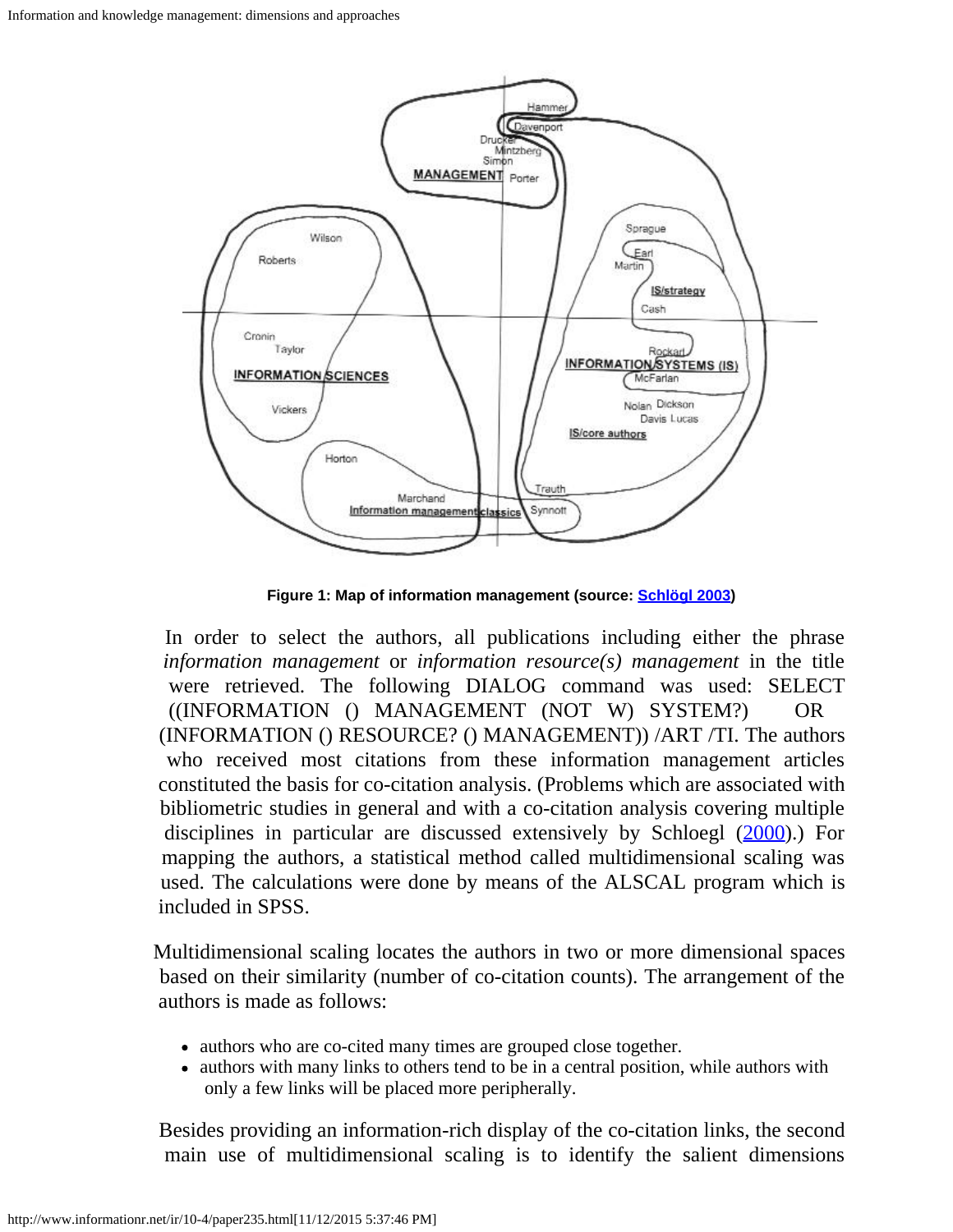underlying their placement ( $McCain 1990$ ). On the vertical axis this is the extent to which the authors worked on the topic *information management*. On the top, there are scholars from management science and business administration. These authors did not focus their research on information management itself, but others used their work as a foundation, especially in the field of information systems. On the bottom, there are those authors whose work concentrated primarily on information management. These authors published the first books on this topic. They can be referred to as the *classical* writers on information management.

The horizontal axis indicates the different subject dimensions. Authors on the left can be assigned to the information sciences. Their research interest lies in information and its use. On the right, there are those authors whose research topic is the efficient and effective use of information technology (IT). The related disciplines are information systems and business informatics.

 Interestingly, no authors were placed in the centre of the map. This might suggest that information management is not an interdisciplinary but (only) a multidisciplinary topic, especially as there is no collaboration between researchers from information systems and those from information sciences. Ellis *et al.* [\(1999](#page-12-0)) arrive at a similar conclusion after having analysed the literature on information retrieval and user studies. They conclude that there is a 'lack of contact' between these two disciplines.

According to these interpretations, a distinction can be made between contentoriented and technology-oriented information management. In the following sections, various approaches will be discussed for each of these two dimensions of information management. Then the concept of knowledge management will be investigated, in particular its relationship to information management.

## **Technology-oriented information management**

 The general purpose of information management is to make available the right information at the right time and at the right place. For technology-oriented information management, computer-based information systems are the primary means to this end. Information management from this angle stresses the importance of information technologies. This is justified by the high degree of IT integration, the complexity of its application, and its strong consequences for an organization.

 Within technology-oriented information management, the following aspects can be distinguished:

- data management,
- IT management, and
- strategic use of IT.

## **Data management**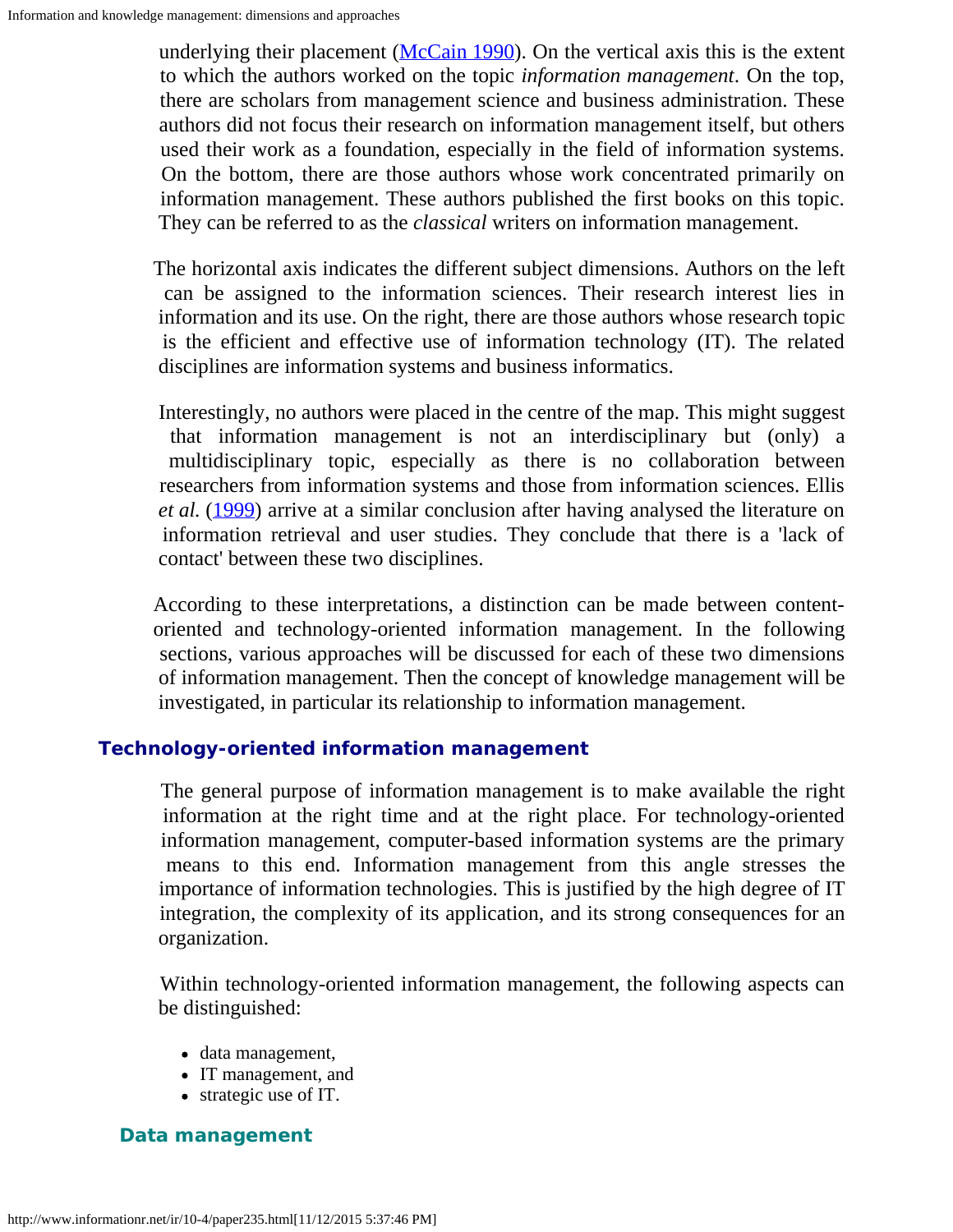Some authors equate information management with data management (e.g., [Hoven 1995](#page-13-0)). This is due to the high importance of data. Data is needed for and produced by nearly every activity and is an important input for almost all decisions on each level of an enterprise [\(Levitin & Redman](#page-13-1) 1998).

 In a broader sense, data management can be defined as all organizational and technical tasks concerning the planning, storage, and provision of data, both for computer personnel and end-users [\(Schulte 1987](#page-15-1)). Its goal is to maximize the quality, usability, and value of the data resources in an enterprise [\(Hoven 1995](#page-13-0)). In the literature, often two components are suggested for data management: data administration and database administration ([Gilllenson 1985;](#page-13-2) [Henderson 1987](#page-13-3); [Lytle 1986](#page-13-4)). Data administration primarily serves a planning and analysis function. It may be responsible for data planning, accountability, policy development, standards setting, and support. One of the major tasks includes the design of the data architecture of an organization. Database administration provides a framework for managing the data on an operational level. Its role may include performance monitoring, troubleshooting, security monitoring, physical database design, and data backup.

## **IT management**

There is a broader view of information management that data management is a part of or a precondition for information management ([English 1996;](#page-12-1) [Heinrich](#page-13-5) 2002; [Henderson 1987;](#page-13-3) [Schwarze 1988](#page-15-2)). The management of hardware, software, and IT personnel must be included as well. The emphasis here is on the technological aspects of electronic data processing.

One well-structured example for these approaches was suggested by Wollnik [\(1988](#page-15-3)). His model distinguishes three levels (see Figure 2): the management of information use (upper level), the management of information systems (middle level), and the management of the information infrastructure (lower level).



 **Figure 2: Three-level model of information management (source: [Wollnik 1988](#page-15-3))**

Information infrastructures provide means for all possible types of data processing open to different use (e.g., computers, networks). They constitute the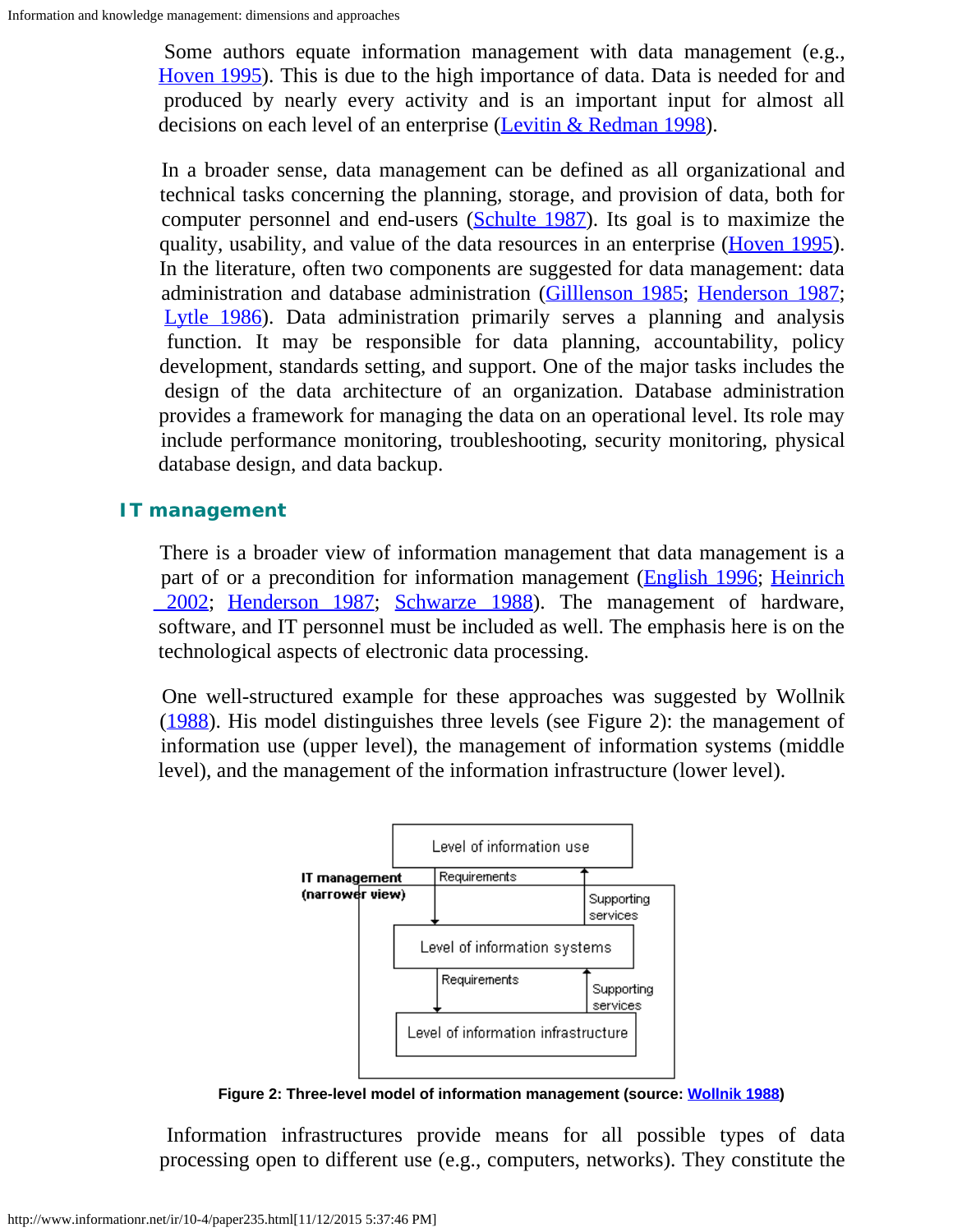basis for the information systems that, in contrast, support specific tasks of an organization. The information systems provide, in particular, the means for information use and exchange. The main role of information systems management is the management of the development and operation of an organization's information systems. Information management from this view can be defined as the planning, organization, and control of information use, information systems, and information infrastructure in an organization.

#### **Strategic use of information technology**

 The use of information technology as a strategic resource has attracted much attention especially in Anglo-American countries in the past. Many publications on this topic deal with the strategic relevance of information processing. These publications explore the question whether and to what extent information technology can contribute to the objectives of an organization (Krueger  $\&$ Pfeiffer 1988; [McFarlan 1984](#page-14-2); [Porter & Millar 1985](#page-14-3)). Some authors were concerned with models to support strategic applications ( $Ives & Learning$  [1984](#page-13-7); [Porter & Millar 1985](#page-14-3); [Rockart & Crescenzi 1984](#page-14-4); [Wiseman 1985](#page-15-4)). A comprehensive survey about examples for the competitive use of information technology is given by Mertens and Plattfaut [\(1986](#page-14-5)) for instance. While the first publications were very "enthusiastic", there has been some disillusionment in latter years. Several authors are now concerned with the question of whether an IT-based competitive advantage can be maintained for a longer time (**Hatten**  $\&$  [Hatten 1997;](#page-13-8) [Kettinger,](#page-13-9) *[et al.](#page-13-9)* [1994;](#page-13-9) [Mata,](#page-13-10) *[et al.](#page-13-10)* [1995;](#page-13-10) [Miron,](#page-14-6) *[et al.](#page-14-6)* [1988;](#page-14-6) [Ross,](#page-14-7) *[et al.](#page-14-7)* [1996](#page-14-7)). Some authors doubt whether this is possible at all (e.g., [Sutherland](#page-15-5)  [1991\)](#page-15-5).

A strategic orientation should go along with an increased valuation of information processing in an organisation. This should be met by the creation of a new post at strategic management level: the chief information officer [\(Synnott 1987b](#page-15-6)). The main purpose behind this is to ensure that information processing is coordinated with corporate objectives.

 Strategic aspects play an important role in nearly all concepts that are concerned with the management of information technology. For instance, the title of the book by Synnott  $(1987a)$  $(1987a)$  indicates the significance of strategic aspects in his approach. This applies to O'Brien and Morgan [\(1991](#page-14-8)) as well as to Lewis and Martin [\(1989](#page-13-11)) who view strategy as a fundamental characteristic of information [technology] management. Pietsch, *et al.* [\(1998](#page-14-9)) have even called their approach *strategic information [technology] management*.

## **Content-oriented information management**

 Authors in this area of information management usually have a background in library and information science, records management, or a closely related discipline. Contrary to technology-oriented information management, these approaches focus on information content.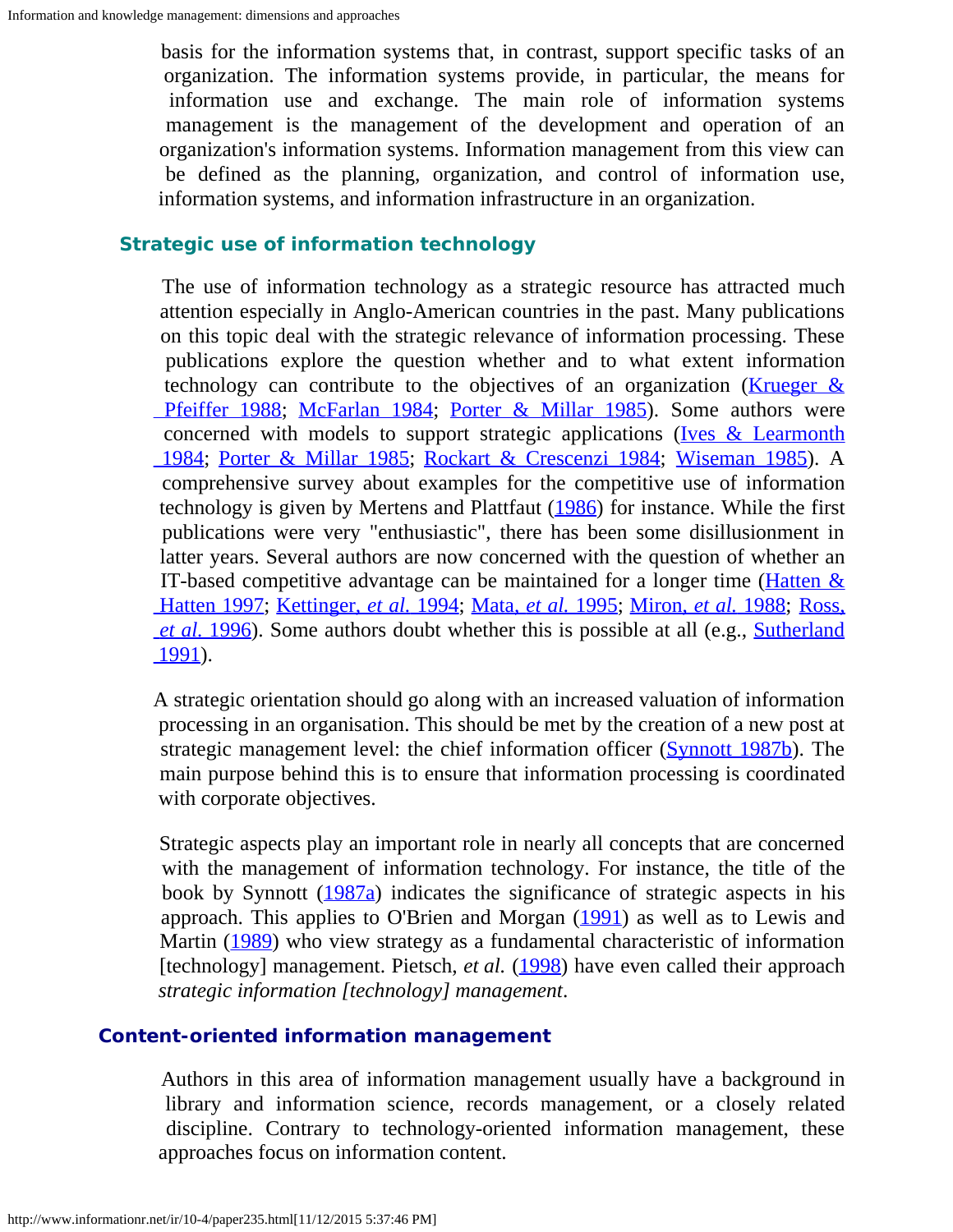## Publications can be classified here as follows:

- records management,
- provision of external information,
- human-centred information management, and
- information resources management.

## **Records management**

According to Savic [\(1992](#page-14-10)) and Trauth [\(1989](#page-15-8)), records management is one of the oldest information management disciplines. This claim was renewed by the records management community when renaming the most important international journal in the field from *Records Management Quarterly* to *[The Information](http://www.arma.org/imj/index.cfm)  [Management Journal](http://www.arma.org/imj/index.cfm)*. In a highly respected book in this field, records management is described as a discipline which is concerned with the management of document-based information systems [\(Robek,](#page-14-11) *[et al.](#page-14-11)* [1996](#page-14-11)).

The main goals of records management are:

- to furnish accurate, timely, and complete information in order to enable efficient decision making processes;
- to process recorded information as efficiently as possible;
- to provide information and documents at the lowest cost;
- to render the maximum utility to the users of documents;
- to dispose of records which are no longer needed ([Robek,](#page-14-11) *[et al.](#page-14-11)* [1996](#page-14-11)).

 As can be seen, the main feature of records management is the management of the information life cycle. According to Robek, *et al.* [\(1996](#page-14-11)), it consists of production, dissemination and use, storage and provision for current access, decisions on the retention/destruction, and archiving of documents.

 Contrary to data management, the emphasis of records management lies in textual, document-based information (memos, reports, letters, etc.) ([Noot 1998\)](#page-14-12) originally recorded on paper. Nevertheless recent developments in information technologies have caused significant changes in records management. Correspondingly, the notion of a document acquired a wider meaning. Records management deals less and less with documents recorded on paper. The management of electronic documents has become more central instead using support systems like intranets, electronic imaging systems, and workflow management systems.

## **Provision of external information**

 Content-oriented information management has a much stronger focus on the provision of external information [\(Huebner 1996](#page-13-12)). In some publications only the provision of external information (from databases) [\(Kind 1986](#page-13-13); [Meik 1997](#page-14-13)) or information and documentation [\(Kroll 1990](#page-13-14)) are related to information management. For other authors, the provision of external information is an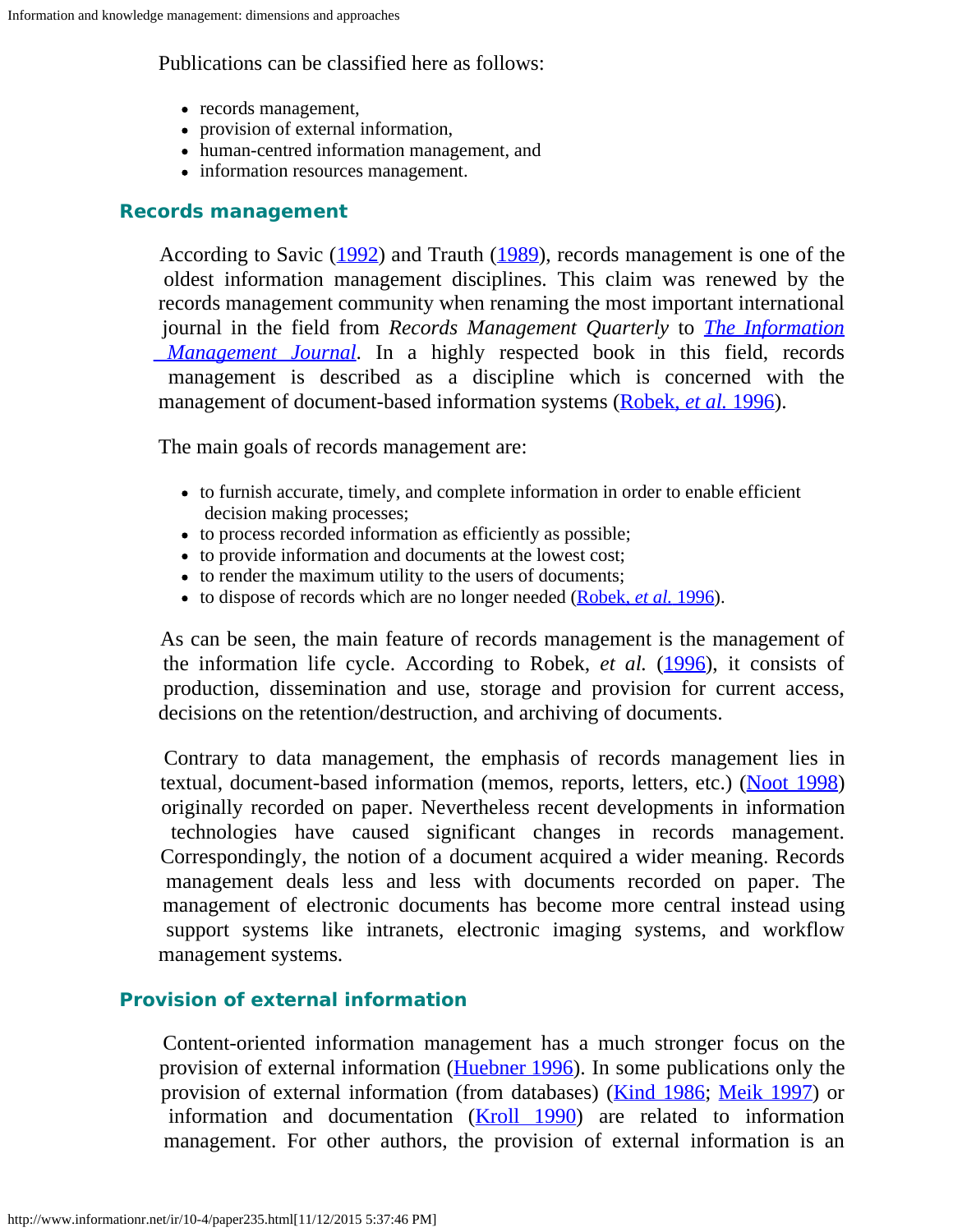important part of information management (e.g. [Gazdar 1989](#page-13-15); [Kmuche 1997](#page-13-16)).

Kuhlen and Finke [\(1988](#page-13-17)) claim that external information concerning changes in relevant segments of the environment is much more important for the success of an organization than the management of information technology. Choo [\(1998](#page-12-2)) has similar arguments. According to him, the survival of a company depends on how well it processes information about its environment and, as a result, succeeds in adapting efficiently to environmental changes. This also shows the importance of external information for strategic planning (**Anthony 1988**).

## **Human-centered information management**

 Humans play a much more important role in content-oriented management approaches [\(Grudowski 1995](#page-13-18); [Taylor 1986](#page-15-9); [Wang 1998](#page-15-10); [Wersig 1989](#page-15-11); [Zijlker](#page-15-12)  [1988](#page-15-12)). For instance, Wersig's approach to information management does not centre on information technology or formal theories but on how humans handle information in reality [\(Grudowski 1995](#page-13-18)). While it is typical for technologyoriented information management approaches to model information systems in a very formal way (entity relationship diagrams, data flow diagrams, etc.), contentoriented concepts use much less formalistic methods (e.g., [Cronin & Davenport](#page-12-3) 1991; Wersig 1989). This has also to do with the fact that the term information system has a much wider meaning, which is not only restricted to computers [\(Bergeron 1996](#page-12-4)). For this reason, it is not the goal to thoroughly automate and completely formalize information processes [\(Cronin & Davenport 1991](#page-12-3)). According to Wersig [\(1989](#page-15-11)), order should only be established for circumstances where it is essential; allowing creative solutions with their inherent qualities to unfold from what may appear to be chaos.

 Some approaches do not only consider information handling and/or information behaviour of individuals but of the organization as a whole. They also include an information culture that according to Davenport [\(1997](#page-12-5)) results from the total information behaviour of the organization's staff. Schneider [\(1990](#page-15-13)) even calls the approach developed by her 'culture-conscious information management'. It takes into consideration that information management is embedded into a certain organization with a specific history and based on general assumptions that influence the behaviour of its staff.

## **Information resources management**

 A series of authors mainly from the information sciences take a holistic perspective on information management integrating more or less all the aspects discussed above. Although there is not a well established term, these approaches are referred to as information resources management in the following. According to Bergeron ([1996\)](#page-12-4), IRM is grounded in the following assumptions:

- recognition of information as a resource;
- an integrative management perspective;
- management of the information life cycle;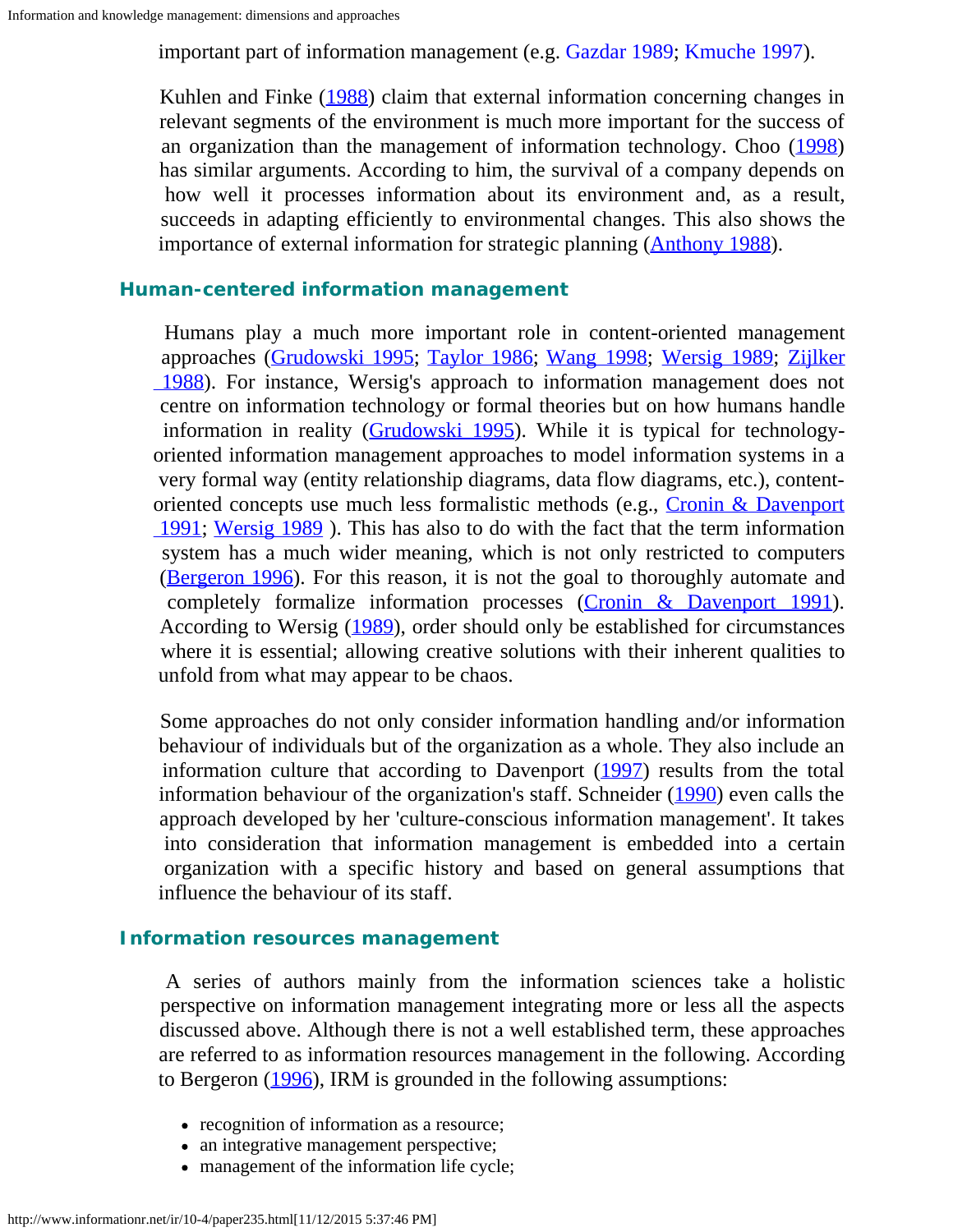• a link with strategic planning.

 One important feature of information resources management consists is that it is a framework that seeks to integrate different information professionals and functions under one umbrella [\(Bergeron 1996](#page-12-4); [Levitan 1982](#page-13-19); [Lytle 1986](#page-13-4); [Miller](#page-14-14)  [1988](#page-14-14); [Otremba 1987;](#page-14-15) [Vickers 1985](#page-15-14); [Wiggins 1988](#page-15-15); [Wilson 2002](#page-15-16) ). However there are different points of view on which resources are to be managed [\(Vogel](#page-15-17)  [1992\)](#page-15-17). In a wide sense, information resources management can be defined as the management of those resources (human and physical) that are concerned with the systems support (development, enhancement, maintenance) and the servicing (processing, transformation, distribution, storage, and retrieval) of information ([Schneyman 1985\)](#page-15-18). Marchand and Horton [\(1986](#page-13-20)) distinguish between information resources and information assets. Information resources include information specialists; information technology; facilities like the library, the data processing department, and the information centre; and external information brokers. Information assets cover all the formal information holdings of an organization (data, documents, technical literature), know-how (rights on intellectual property, practical experience of staff), as well as knowledge about the environment (competitors; political, economic, and social environment). While the information assets concern information itself, the information resources are a means by which information can be gained. Lytle [\(1988](#page-13-21)) has a somewhat narrower view. He differentiates between data, hardware, software, information systems and services, as well as personnel.

## **Knowledge management**

 Since the mid-nineties the label *knowledge management* has attracted much attention [\(Disterer,](#page-12-6) *[et al.](#page-12-6)* [2002](#page-12-6); [Ponzi & Koenig 2002](#page-14-16)) while information management has been used less. As with information management, there is no agreement on what constitutes knowledge management ([Corrall 1998;](#page-12-7) [Morrow](#page-14-17)  [2001](#page-14-17); [Wilson 2002](#page-15-19)). According to Wilson [\(2002](#page-15-19)), knowledge management is either used as a synonym for information management or for the 'management of work practices' which are to improve the sharing of knowledge in an organization.

 The first perspective includes both content and technology-oriented information management. In the case of IT driven approaches there is a stronger focus on unstructured data (Davenport  $& Prusak$  1998; [Hoven 2001](#page-13-22)) and on different application areas of technology. They typically fall into the categories of knowledge databases and repositories (e.g., expertise of the after-sales staff), knowledge route maps and directories (e.g. yellow pages), and knowledge networks and communication tools (e.g., chat facilities, groupware) [\(Corrall](#page-12-7)  [1998\)](#page-12-7). Furthermore there is a shift in the underlying technology. Maurer [\(2003](#page-13-23)) distinguishes a knowledge management system from a conventional information system in that it has the following additional features: (i) it makes accessible private information that is of no use anymore to its creator but probably for others (e.g., former project documentation makes it possible to retrace decision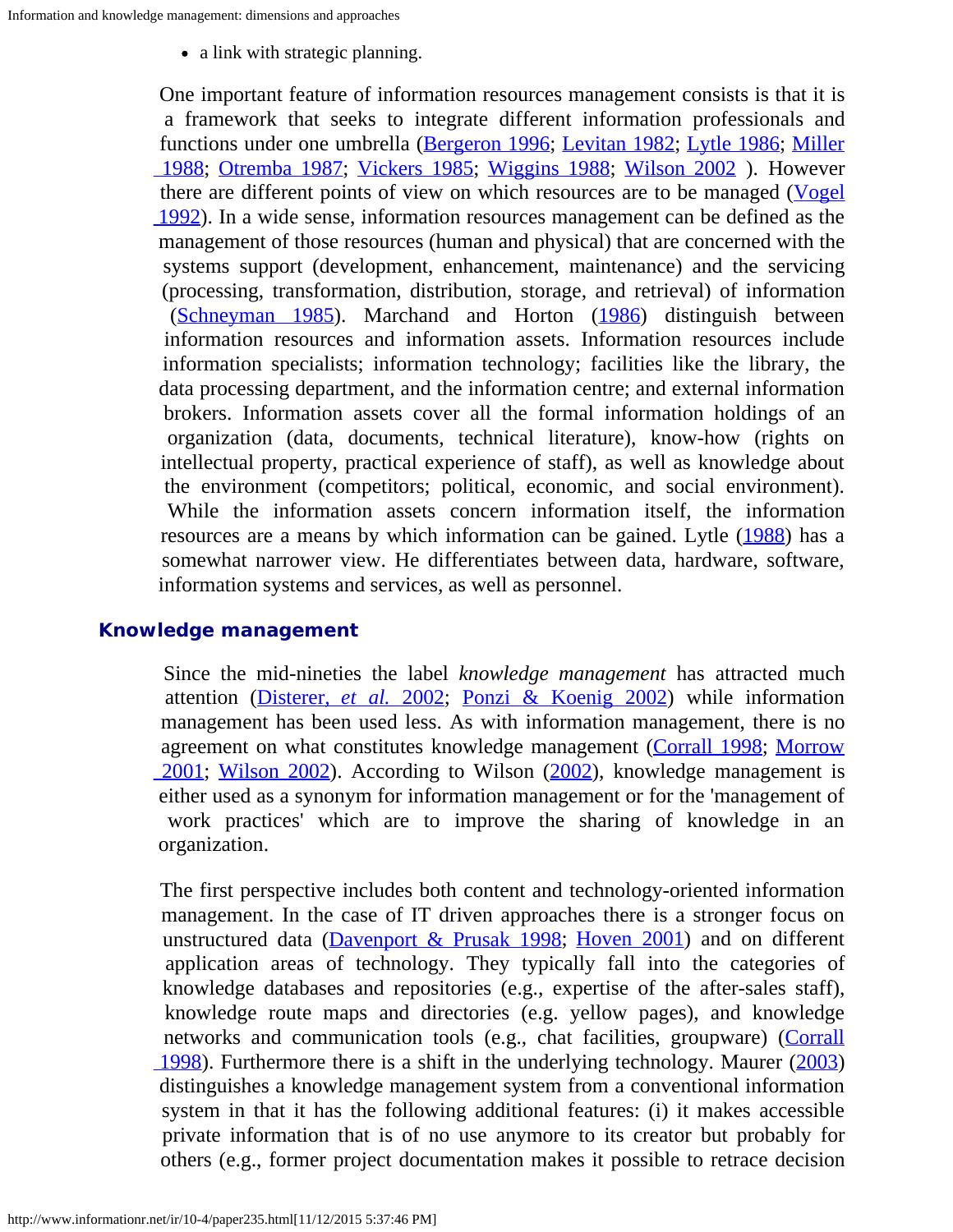processes), (ii) it learns from the users' use (e.g., many users who search x seek for y as well), (iii) it can initiate actions and provide information without any request by the user (e.g., if a user retrieves x, y is offered to him automatically), (iv) it can generate new information from existing (e.g., automatic classification).

 One main shortcoming of the technologist's view is that it assumes that knowledge can be codified which is not usually the case ([Ponzi 2002](#page-14-18)). Though technology can play an important role, knowledge management is not about technology  $(A1-Hawamdeh 2002)$ . This leads to the discussion of the innovative aspects of knowledge management. But, first, the meaning of the term *knowledge* needs explaining. This article follows the definition by Wilson who defines knowledge as what a person knows. He states that, 'knowledge involves the mental processes of comprehension, understanding and learning that go on in the mind and only in the mind' [\(Wilson 2002](#page-15-19)). By contrast information is bound to a medium (which exists outside the mind). Before information can become knowledge, it must be incorporated into the knowledge structure of the particular human. This makes clear that knowledge cannot be managed. Rather, knowledge management is 'concerned with the management of work practices' ([Wilson](#page-15-19)  [2002\)](#page-15-19) with the goal of improving the sharing of information (and, thereby, knowledge) in an organization. In line with this, knowledge management means the installation of purposeful management processes that enable to capture personal and contextual knowledge ([Broadbent 1998](#page-12-10)) and thus permanently make accessible the staff's creativity for an organization [\(Scheid 2001](#page-14-19)). One of the most crucial factors is the establishment of a knowledge-friendly culture [\(Davenport,](#page-12-11) *[et al.](#page-12-11)* [1998\)](#page-12-11). Especially with regards to knowledge creation and transfer, flexible structures like personal networks or communities of practice (e.g., [Brown & Duguid 1998\)](#page-12-12) are important. The high claims of knowledge management can only be realized, if at all, after a long learning process. Therefore, organizational learning (e.g., [Argyris 1991](#page-12-13); [Garvin 1993](#page-13-24); [Senge 1990](#page-15-20)) is an integral part of knowledge management.

 As can be seen from what was mentioned above, knowledge management is predominantly an organizational sciences construct [\(Ponzi 2002](#page-14-18)). However, knowledge management has also a strong link to business strategy (**Broadbent**) 1998), in that its proponents claim that it should enable an organization to cope effectively with rapid environmental change and to attain some form of competitive advantage [\(Morrow 2001](#page-14-17)).

 Intellectual capital management is a closely related concept that is based on the view that in the information era the real market value of a company does not consist only of its physical and financial assets (book value) but more and more of its intangible assets. According to Corrall [\(1998](#page-12-7)) the choice between intellectual capital management and knowledge management depends on the emphasis given to measuring or managing knowledge assets. There were several models developed to measure intellectual capital (e.g. **[Edvinsson & Malone](#page-12-14)** 1997; Kaplan & Norton 1992; Stewart [1997](#page-12-14); [Sveiby 1997](#page-15-22)). Basically, these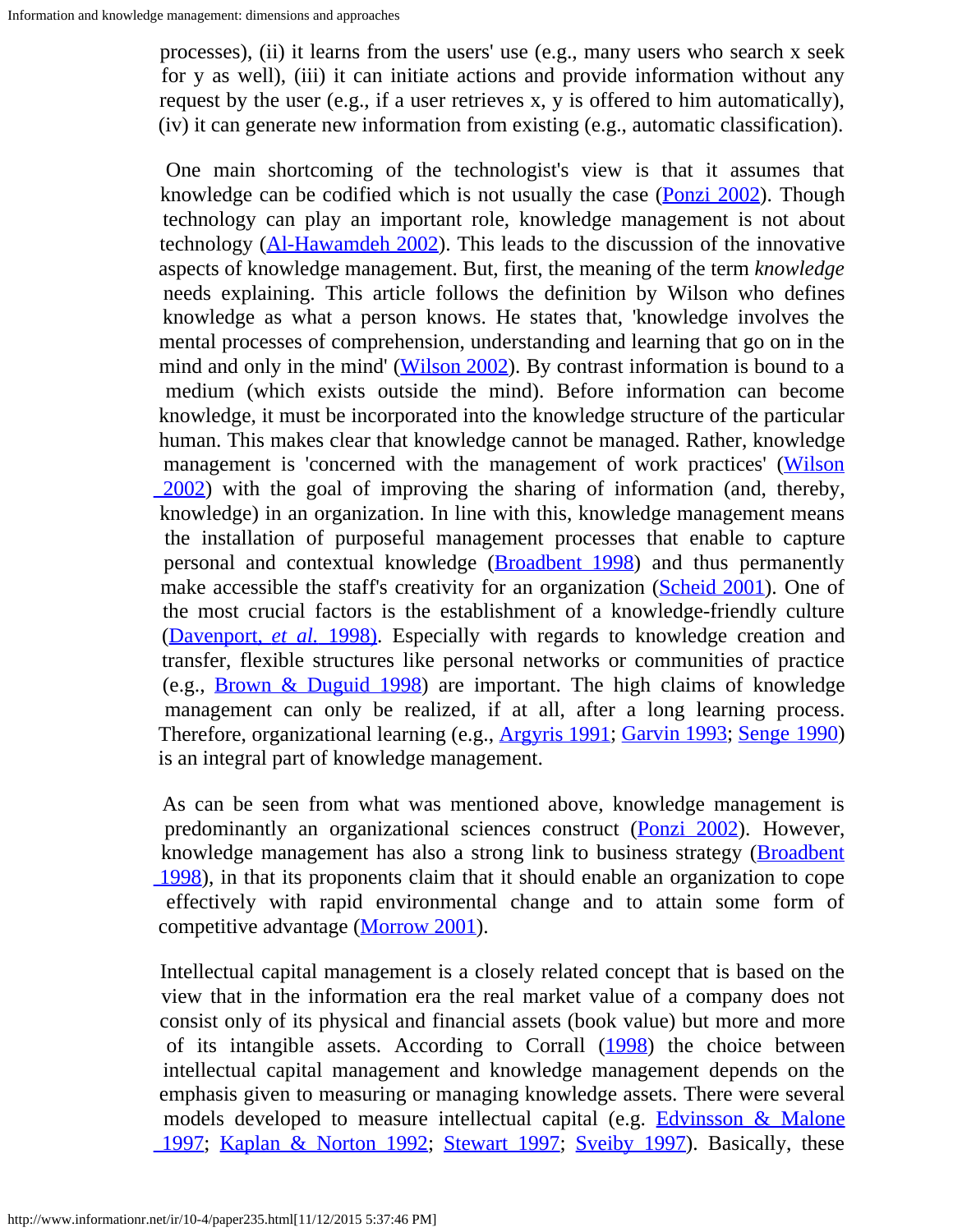models classify the intangible *capital* into the categories "customer capital" (e.g. customer relations, reputation, brands), "structural capital" (patents, business processes, culture, documented experience), and "human capital" (staff with their skills and experiences) ( $\frac{Ponzi}{2002}$ ). As with knowledge management, the capabilities of the staff, especially their knowledge and experiences (human capital), should be converted to structural [and customer] capital and thus avoid a loss of the corporate memory [\(Corrall 1998](#page-12-7)).

## **Conclusions**

 This article has identified three major categories in the literature on information and knowledge management. They were referred to as technology-oriented information management, content-oriented information management, and knowledge management.

 From a narrow point of view, data management is equated with information management. Even though information management is perceived as more comprehensive by nearly all authors, data management is one essential component of technology-oriented information management. IT management comprises of the planning, organization, and control of those tasks that are necessary for the provision and use of the information infrastructure as well as the (computer-based) information systems that are the basis for the information exchange in an organization. If possible the competitiveness of a company should be improved or at least its deterioration be prevented.

 Content-oriented approaches are primarily concerned with the management of (codified) information. This relates both to the management of the information life cycle of mainly internally produced information and the provision of external information. Usually, they consider the user much more than technology-oriented approaches. Several authors who directed a particularly strong attention to humans were therefore attributed to their own sub-category. Strategic aspects are not dealt with as a central issue but are not of minor importance either. The emphasis is on external information and not on the competitive use of information technology. Information resources management has finally tried to integrate all the different aspects including the management of information technology creating a convergent view of information management.

 If one does not consider its synonymous use for information management, knowledge management means the management of those work practices that aim at improving the generation of new and the sharing of existing knowledge. Some aspects of knowledge management were already partly dealt with by some authors of content-oriented approaches. However, the presented concepts were much less elaborated in this respect and mainly focused on behavioral aspects of information use. Knowledge management has a wider perspective working toward raising the creativity of the organization's staff. A few authors even developed some models for measuring the intellectual capital of an organization.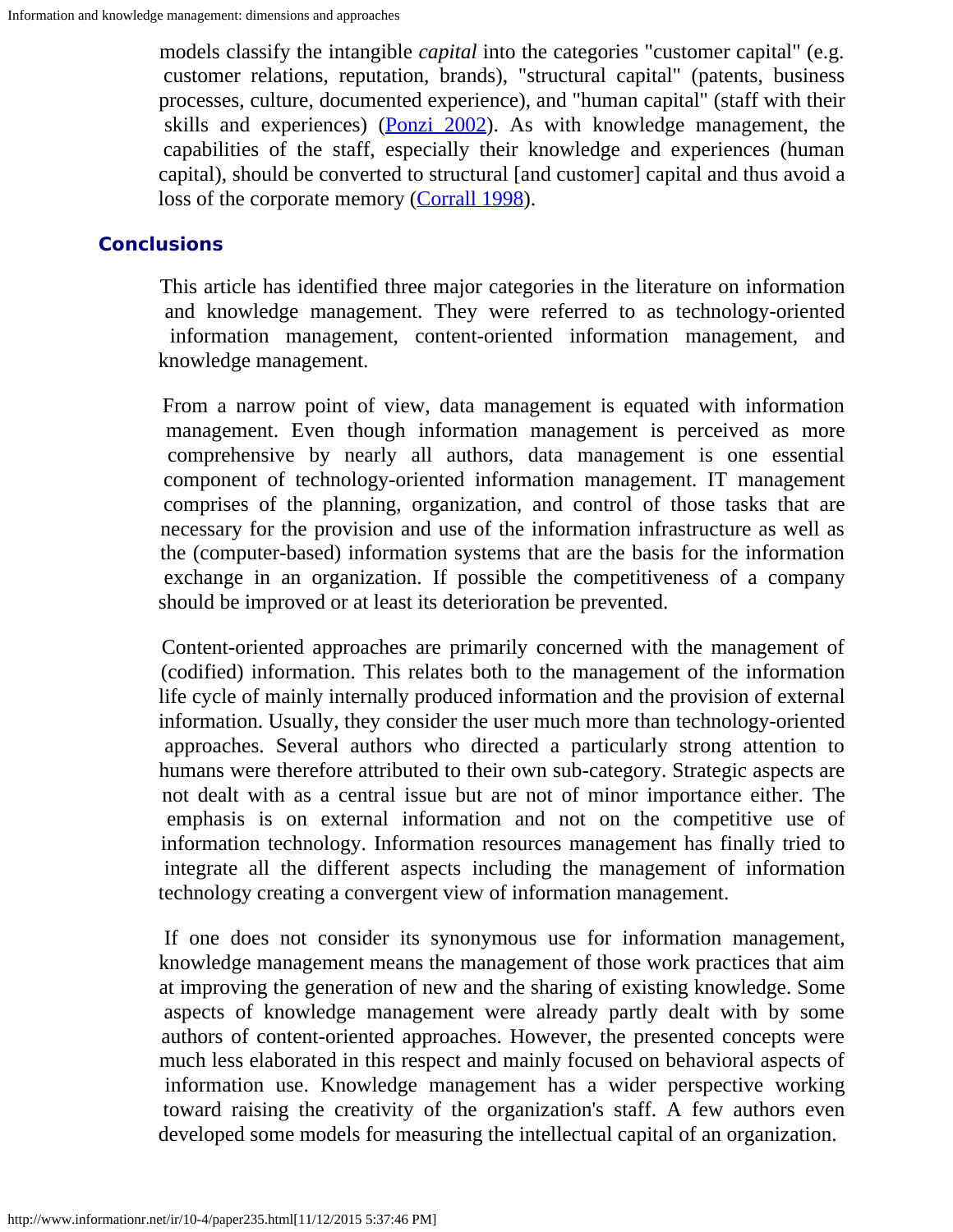Table 1 summarizes the major aspects of information and knowledge management. It is mainly intended to serve as an orientation aid for the vast literature on this topic. Furthermore it should give a rough assessment of which disciplines (and professions) are engaged in which aspects of information and knowledge management. Accordingly, information systems and business informatics can be attributed to the management of information technology. Organizational and management sciences deal primarily with knowledge management (in a narrow sense). The management of (codified) information and the study of information use are the domains of records management and library and information science.

| <b>Objects</b>                                                       |                                      | <b>Terms</b>                                            |                                                                            |                                                          |
|----------------------------------------------------------------------|--------------------------------------|---------------------------------------------------------|----------------------------------------------------------------------------|----------------------------------------------------------|
|                                                                      |                                      | <b>Narrower</b><br>terms                                | <b>Broader</b><br>terms                                                    | <b>Disciplines</b>                                       |
| information<br>technology                                            | data<br>(structure)                  | data<br>management                                      | IT<br>management<br>(technology-<br>oriented<br>information<br>management) | information<br>systems<br>business<br><b>informatics</b> |
|                                                                      | information<br>system                | information<br>systems<br>management                    |                                                                            |                                                          |
|                                                                      | information<br><i>infrastructure</i> | management<br>$\Omega$<br>information<br>infrastructure |                                                                            |                                                          |
| (codified)<br>information                                            | internal                             | records<br>management                                   | (content-<br>oriented)<br>information<br>management                        | records<br>management                                    |
|                                                                      | external                             | provision of<br>external<br>information                 |                                                                            | library and<br>information<br>science                    |
| work practices that relate<br>to knowledge generation<br>and sharing |                                      |                                                         | knowledge<br>management                                                    | organizational<br>sciences                               |
| intellectual assets                                                  |                                      | intellectual<br>capital<br>management                   |                                                                            | management<br>sciences                                   |

**Table 1: Information and knowledge management: objects, terms and related disciplines**

 As already mentioned, the terms *information management* and *knowledge management* are used very inconsistently in theory and in practice. This is due to ignorance and *tactical* reasons. The latter holds true for consultants and IT firms trying to market often *old* services and products under a new label ([Wilson](#page-15-19)  [2002\)](#page-15-19). However, this is also partly valid for science. In a scientometric analysis, Mertens [\(1995](#page-14-20)) demonstrated how much business informatics suffers from emerging fashions that often go along with unnecessary changes of terms. For instance, this applies to issues like know-how databases and business intelligence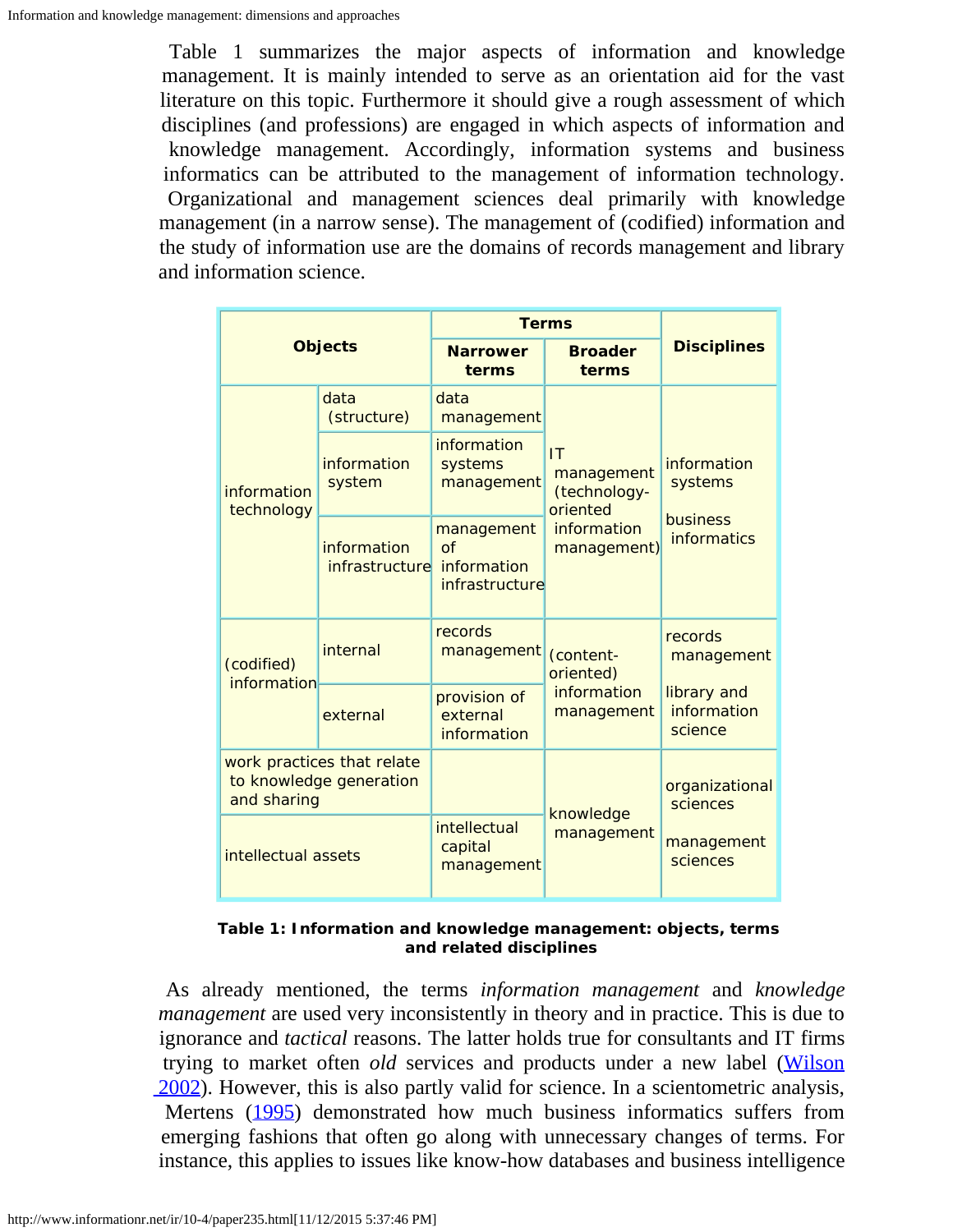which are investigated once again within the scope of knowledge management. Such scholarly behaviour could threaten a continuous accumulation of knowledge in the particular field in the long run. In this sense, the author hopes that this article will not only contribute to more terminological clarity but have further positive implications.

## **Acknowledgement**

The author would like to thank Mr. Norbert Berger from the University of Graz and Ms. Sheila French from Manchester Metropolitan University for proofreading, Mr. Gunter Bauer for the technical assistance when creating this Web document, and the referees for their constructive comments.

## <span id="page-12-9"></span>**References**

- Al-Hawamdeh, S. (2002). [Knowledge management: re-thinking information](http://informationr.net/ir/8-1/paper143.html)  [management and facing the challenge of managing tacit knowledge](http://informationr.net/ir/8-1/paper143.html). *Information Research*, **8**(1). Retrieved 8 March, 2005 from http://InformationR.net/ir/8- 1/paper143.html.
- Anthony, R. (1988). *The management control function*. Boston, MA: Harvard Business School Press.
- <span id="page-12-13"></span>Argyris, C. (1991). Teaching smart people how to learn. *Harvard Business Review,* **69**(3), 99-109.
- <span id="page-12-4"></span>Bergeron, P. (1996). Information resources management. *Annual Review of Information Science and Technology*, **31**, 263-300.
- <span id="page-12-10"></span>• Broadbent, M. (1998, May). [The phenomenon of knowledge management: what does](http://www.sla.org/pubs/serial/io/1998/may98/broadben.html)  [it mean to the information profession?](http://www.sla.org/pubs/serial/io/1998/may98/broadben.html) *Information Outlook*, 23-31. Retrieved 20 May, 2005 from http://www.sla.org/pubs/serial/io/1998/may98/broadben.html
- <span id="page-12-12"></span>Brown, J. & Duguid, P. (1998). Organizing knowledge. *California Management Review*, **40**(3), 90-111.
- <span id="page-12-2"></span> Choo, C. W. (1998). *Information management for the intelligent organisation: the art of scanning the environment*. Medford, NJ: Information Today Inc.
- <span id="page-12-7"></span>• Corrall, S. (1998). [Knowledge management: are we in the knowledge management](http://www.ariadne.ac.uk/issue18/knowledge-mgt/)  [business?](http://www.ariadne.ac.uk/issue18/knowledge-mgt/) *Ariadne*, (18). Retrieved 8 March, 2005 from http://www.ariadne.ac.uk/issue18/knowledge-mgt/
- <span id="page-12-3"></span>Cronin, B. & Davenport, E. (1991). *Elements of information management.* Metuchen, NJ: Scarecrow Press
- <span id="page-12-5"></span>Davenport, T. (1997). *Information ecology: mastering the information and knowledge environment*. New York, NY: Oxford University Press.
- <span id="page-12-11"></span>Davenport, T.H., De Long, D.W. & Beers, M. C. (1998). Successful knowledge management projects. *Sloan Management Review*, **39**(2), 43-57.
- <span id="page-12-8"></span>Davenport, T. & Prusak, L. (1998). *Working knowledge: how organizations manage what they know.* Boston, MA: Harvard Business School Press.
- <span id="page-12-6"></span>Disterer, G., Krystofiak, S. & Blitzer, M. (2002). Informationen zum Wissensmanagement im Internet. *Wirtschaftsinformatik*, **45**(5), 547-554.
- <span id="page-12-14"></span>Edvinsson, L. & Malone, M. (1997). *>Intellectual capital: realizing your company's true value by finding its hidden brainpower*. New York, NY: HarperBusiness.
- <span id="page-12-0"></span>Ellis, D., Allen, D., & Wilson, T.D. (1999). Information science and information systems: conjunct subjects, disjunct disciplines. *Journal of the American Society for Information Science and Technology*, **50**(12), 1095-1107.
- <span id="page-12-1"></span>English, L.P. (1996). Redefining information management. *Information Systems Management*, **13**(1), 65-67.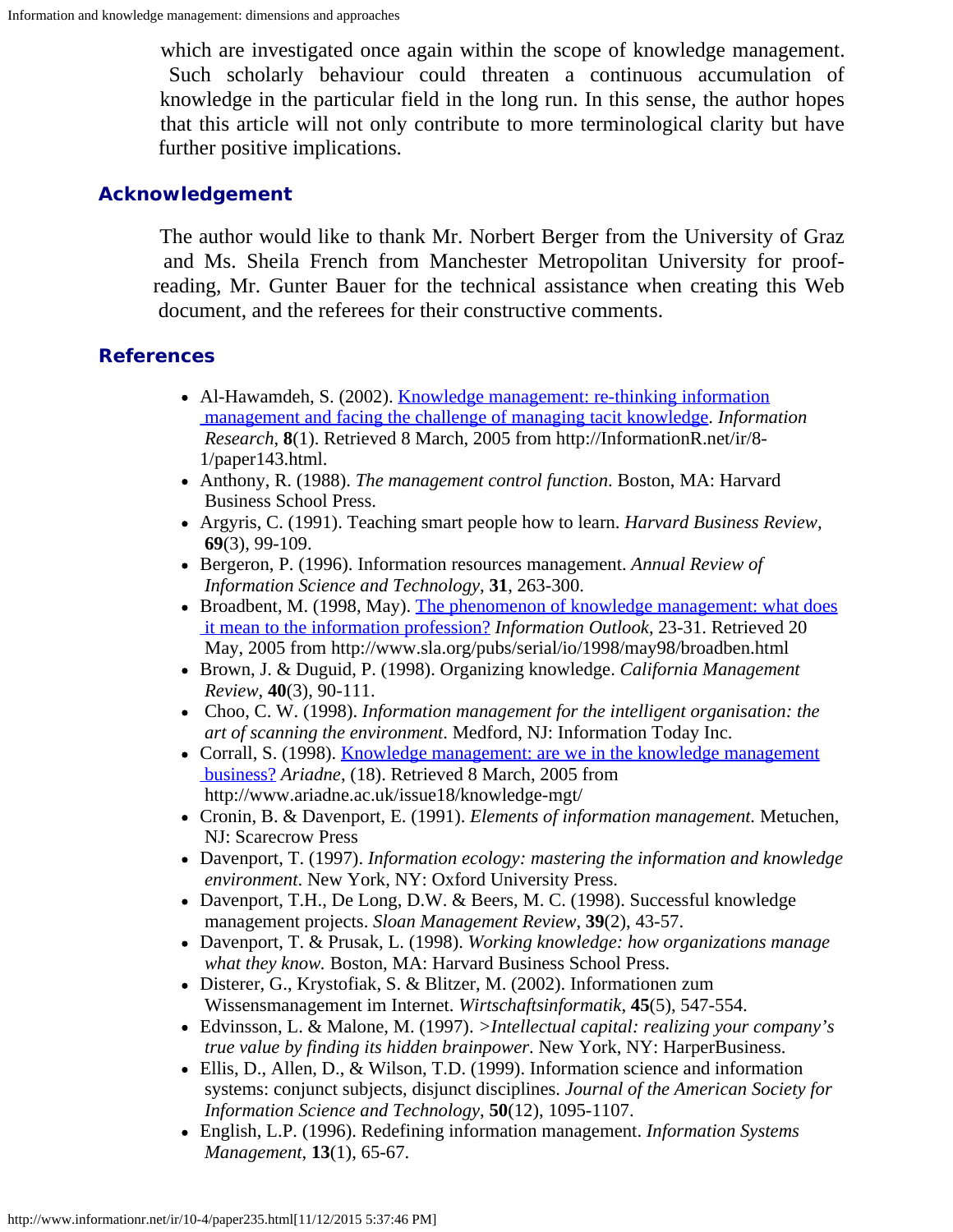- <span id="page-13-24"></span>Garvin, D. (1993). Building a learning organization. *Harvard Business Review*, **71**(4), 78-91.
- <span id="page-13-15"></span>Gazdar, K. (1989). *Informationsmanagement fuer Fuehrungskraefte: Konkrete Perspektiven fuer Wirtschaft, Verwaltung und Politik*. Frankfurt: Frankfurter Allgemeine Zeitung.
- <span id="page-13-2"></span>Gillenson, M. (1985). Trends in data administration. *MIS Quarterly*, **9**(4), 317-325.
- <span id="page-13-18"></span>Grudowski, S. (1995). *Informationsmanagement und Unternehmenskultur*. Unpublished PhD dissertaton, Freie Universitaet Berlin.
- <span id="page-13-8"></span>Hatten, M.L. & Hatten, K.J. (1997). Information systems strategy: long overdue - and still not here. *Long Range Planning*, **30**(2), 254-266.
- <span id="page-13-5"></span>Heinrich, L.J. (2002). *Informationsmanagement.* (7th ed.). Munich: Oldenbourg.
- <span id="page-13-3"></span>Henderson, M.M. (1987). The importance of data administration in information management. *Information Management Review*, **2**(4), 41-47.
- <span id="page-13-0"></span>Hoven, J. van den, (1995). Information resources management: an enterprise-wide view of data. *Information Systems Management*, **12**(3), 69-72.
- <span id="page-13-22"></span>• Hoven, J. van den (2001). Information resource management: foundation for knowledge management. *Information Systems Management*, **18**(2), 80-83.
- <span id="page-13-12"></span>Huebner, H. (1996). *Informationsmanagement und strategische Unternehmensfuehrung*. Munich: Oldenbourg.
- <span id="page-13-7"></span>Ives, B. & Learmonth, G.P.  $(1984)$ . The information system as a competitive weapon. *Communications of the ACM*, **27**(12), 1193-1201.
- <span id="page-13-25"></span>• Kaplan, R. & Norton, D. (1992). The balanced scorecard: measures that drive performance. *Harvard Business Review*, **70**(1), 71-79.
- <span id="page-13-9"></span>• Kettinger, W., Grover, V., Guha, S. & Segars, A.H. (1994). Strategic information systems revisited: a study in sustainability and performance, *MIS Quarterly*, **18**(1), 31-58.
- <span id="page-13-13"></span>• Kind, J. (1986). Besseres Informationsmanagement durch externe Datenbanken. *Office Management*, (5), 490-492.
- <span id="page-13-16"></span>• Kmuche, W. (1997). Informationsmanagement: chancenreiches und zukunftsrelevantes Taetigkeitsfeld mit neuen Anforderungen an die Ausbildung. *Nachrichten für Dokumentation*, **48**(3), 151-157.
- <span id="page-13-14"></span>Kroll, H. (1990). *Informationsvermittlung in der Industrie*. Cologne: RKW-Verlag.
- <span id="page-13-6"></span>• Krueger, W. & Pfeiffer, P. (1988). Strategische Ausrichtung, organisatorische Gestaltung und Auswirkungen des Informationsmanagements. *Information Management*, (2), 6-15.
- <span id="page-13-17"></span>• Kuhlen, R. & Finke, W. (1988). Informationsressourcen-Management: Informations und Technologiepotentiale professionell für die Organisation verwerten. *Zeitschrift für Führung und Organisation*, **57**(5), 314-323.
- <span id="page-13-19"></span>• Levitan, K.B. (1982). Information resource(s) management – information resources management. *Annual Review of Information Science and Technology*, **17**, 227-266.
- <span id="page-13-1"></span>Levitin, A.V. & Redman, T.C. (1998). Data as a resource: properties, implications, and prescriptions. *Sloan Management Review*, **40**(1), 89-101.
- <span id="page-13-11"></span>Lewis, D. & Martin, W. (1989). Information management: state of the art in the United Kingdom. *ASLIB Proceedings*, **41**(7-8), 225-250.
- <span id="page-13-4"></span>Lytle, R.H. (1986). Information resource management. *Annual Review of Information Science and Technology*, **21**, 309-336.
- <span id="page-13-21"></span>Lytle, R.H. (1988). Information resource management: a five-year perspective. *Information Management Review*, **3**(3), 9-16.
- <span id="page-13-20"></span>Marchand, D.A. & Horton, F.W. (1986). *Infotrends: profiting from your information resources*. New York, NY: Wiley.
- <span id="page-13-10"></span>• Mata, F.J., Fuerst, W.L., & Barney, J. B. (1995). Information technology and sustained competitive advantage: a resource-based analysis. *MIS Quarterly*, **19**(4), 487-504.
- <span id="page-13-23"></span>• Maurer, H. (2003). Wissensmanagement: ein Schritt nach vorne oder nur ein neues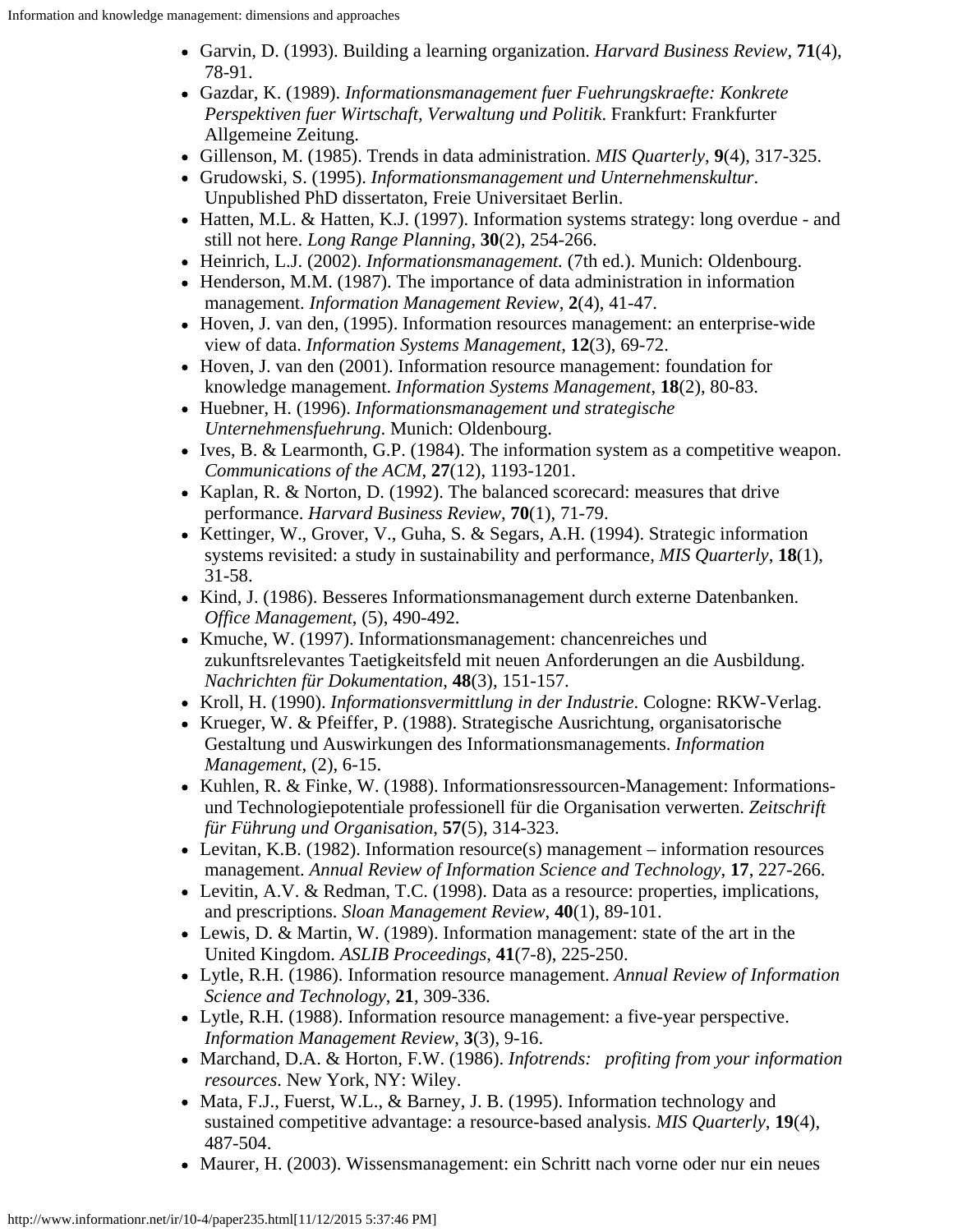Schlagwort? *Informatik Spektrum*, **26**(1), 26-33.

- <span id="page-14-1"></span>• McCain, K. (1990). Mapping authors in intellectual space: a technical overview. *Journal of the American Society for Information Science*, **41**(6), 433-443.
- <span id="page-14-2"></span>• McFarlan, F.W. (1984). Information technology changes the way you compete. *Harvard Business Review*, **61**(3), 98-103.
- <span id="page-14-13"></span>Meik, F. (1997). Informationsmanagement reicht nicht. *Information Management*, (5), 42-47.
- <span id="page-14-5"></span> $\bullet$  Mertens, P. & Plattfaut, E. (1986). Informationstechnik als strategische Waffe. *Information Management*, (2), 6-17.
- <span id="page-14-20"></span>• Mertens, P. (1995). Wirtschaftsinformatik–von den Moden zum Trend. In Wolfgang König, (Ed.) *Wirtschaftsinformatik '95*, (pp. 25-64) Heidelberg: Physica.
- <span id="page-14-14"></span>• Miller, B. B. (1988). Managing information as a resource. In J. Rabin & E.M. Jackowski (Eds.), *Handbook of information resource management*, (pp. 3-33). New York, NY: Dekker.
- <span id="page-14-6"></span> $\bullet$  Miron, M., Cecil, J., Bradicich, K. & Hall, G. (1988). The myths and realities of competitive advantage. *Datamation*, **34**(19), 71-82.
- <span id="page-14-17"></span>Morrow, N.M. (2001). Knowledge management: an introduction. *Annual Review of Information Science and Technology*, **35**, 381-422.
- Nonaka, I. & Takeuchi, H. (1995). *The knowledge-creating company: how Japanese companies create the dynamics of innovation*. New York, NY: Oxford University Press.
- <span id="page-14-12"></span>• Noot, T.J. (1998, October). Libraries, records management, data processing: an information handling field. *ARMA Records Management Quarterly*, 22-26.
- <span id="page-14-15"></span>Otremba, G. (1987). Taetigkeitsfelder des Informationsmanagements. *Nachrichten für Dokumentation*, **38**(4), 201-203.
- <span id="page-14-8"></span>O'Brien, J.A. & Morgan, J.N. (1991). A multidimensional model of information resource management. *Information Resources Management Journal*, **4**(2), 2-11.
- <span id="page-14-9"></span>Pietsch, T., Martiny, L. & Klotz, M. (1998). *Strategisches Informationsmanagement*. (3rd ed.). Berlin: Erich Schmidt.
- <span id="page-14-18"></span>Ponzi, L. (2002): *The evolution and intellectual development of knowledge management*. Unpublished PhD dissertation. Long Island University, Palmer School of Library and Information Science.
- <span id="page-14-16"></span>• Ponzi, L. & Koenig, M. (2002). [Knowledge management: another management fad?](http://informationr.net/ir/8-1/paper145.html) *Information Research*, **8**(1). Retrieved 9 March, 2005 from http://InformationR.net/ir/8-1/paper145.html.
- <span id="page-14-3"></span>• Porter, M. & Millar, V.E. (1985). How information gives you competitive advantage. *Harvard Business Review*, **63**(4), 149-160.
- <span id="page-14-11"></span>Robek, M.F., Brown, M.F. & Stephens, D.O. (1996). *Information and records management*. New York, NY: McGraw Hill.
- <span id="page-14-4"></span>Rockart, J.F. & Crescenzi, A.D. (1984). Engaging top-management in information technology. *Sloan Management Review*, **25**(4), 3-16.
- <span id="page-14-7"></span>Ross, J.W., Beath, C.M. & Goodhue, D.L. (1996). Develop long-term competitiveness through IT assets. *Sloan Management Review*, **38**(1), 31-42.
- <span id="page-14-10"></span>Savic, D. (1992). Evolution of information resource management. *Journal of Librarianship and Information Science*, **24**(3), 127-138.
- Scheer, A-W. (1992). *Architecture of integrated information systems: foundations of enterprise modelling*. Berlin: Springer.
- <span id="page-14-19"></span>Scheid, E.M. (2001). *[Wissensmanagement - mehr als eine moderne Philosophie!](http://www.c-o-k.de/cp_artikel.htm?artikel_id=24)* Berlin: Gora, Hecken & Partner. Retrieved 9 March, 2005 from http://www.c-ok.de/cp\_artikel.htm?artikel\_id=24
- <span id="page-14-0"></span>• Schlögl, C. (2000). Informationskompetenz am Beispiel einer szientometrischen Untersuchung zum Informationsmanagement. In *Proceedings des Internationalen Symposiums für Informationswissenschaft* (pp. 89-111) Konstanz: Universitaetsverlag Konstanz.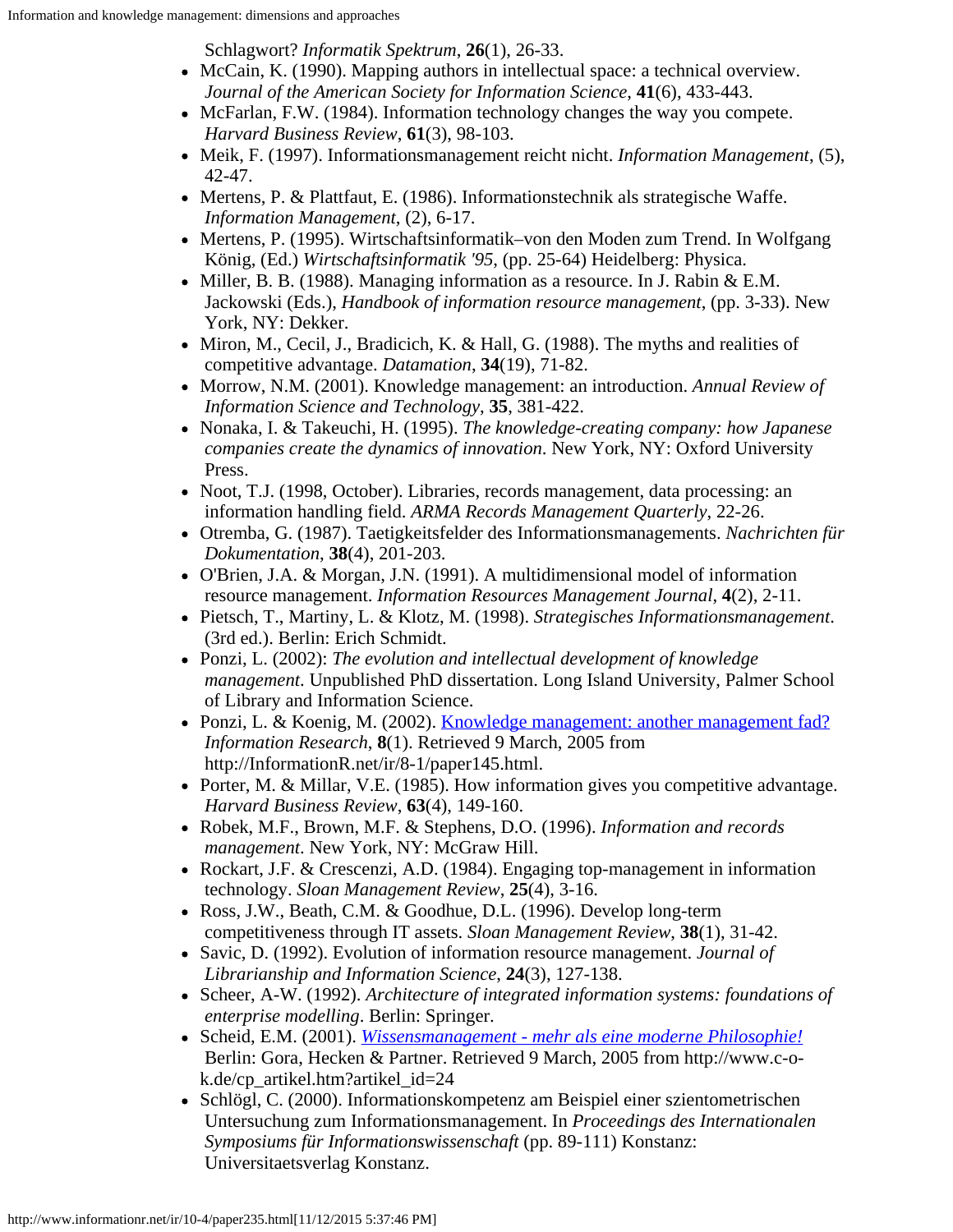- <span id="page-15-0"></span>• Schlögl, C. (2003). Wissenschaftslandkarte Informationsmanagement. *Wirtschaftsinformatik*, **45**(1), 7-16.
- <span id="page-15-13"></span>Schneider, U. (1990). *Kulturbewusstes Informationsmanagement*. Munich: Oldenbourg.
- <span id="page-15-18"></span>Schneyman, A.H. (1985). Organizing information resources. *Information Management Review* , **1**(1), 35-45.
- <span id="page-15-1"></span>• Schulte, U. (1987). Praktikable Ansatzpunkte zur Realisierung von Datenmanagement-Konzepten. *Information Management*, (4), 26-31.
- <span id="page-15-2"></span>Schwarze, J. (1988). Zum Berufsbild des Informations-Managers. *Information Management*, (1), 48-53.
- <span id="page-15-5"></span>• Sutherland, E. (1991). Methodologies and models for information management. *ASLIB Proceedings*, **43**(2/3), 99-107.
- <span id="page-15-20"></span>Senge, P. (1990). *The fifth discipline: the art & practice of the learning organization*. New York, NY: Doubleday.
- <span id="page-15-21"></span>Stewart, T. (1997). *Intellectual capital: the new wealth of organizations*. New York, NY: Doubleday.
- <span id="page-15-22"></span>Sveiby, K. (1997). *The new organizational wealth: managing and measuring knowledge-based assets*. San Francisco, CA: Berrett Koehler.
- <span id="page-15-7"></span>Synnott, W.R. (1987a). *The information weapon: winning customers and markets with technology*. New York, NY: Wiley.
- <span id="page-15-6"></span>Synnott, W.R. (1987b). The emerging chief information officer. *Information Management Review*, **3**(1), 21-35.
- <span id="page-15-9"></span>Taylor, R.S. (1986). *Value-added processes in information systems*. Norwood, NJ: Ablex.
- <span id="page-15-8"></span>Trauth, E.M. (1989). The evolution of information resource management. *Information and Management*, **16**(5), 257-268.
- <span id="page-15-14"></span>Vickers, P. (1985). A holistic approach to the management of information. *ASLIB Proceedings* , **37**(1), 19-30.
- <span id="page-15-17"></span>Vogel, E. (1992). Informationsmanagement: Stand und Perspektiven des Managements von Informationsressourcen. In M. Buder, W. Rehfeld & T. Seeger (Eds.), Grundlagen der praktischen Information und Dokumentation (pp. 897-927). >Vol. 2. (3rd ed.). Munich: Saur.
- <span id="page-15-10"></span>Wang, R.Y. (1998). Manage your information as a product. *Sloan Management Review*, **39**(4), 95-106.
- <span id="page-15-11"></span>Wersig, G. (1989). *Organisations-Kommunikation. Die Kunst, ein Chaos zu organisieren* Baden-Baden: FBO-Fachverlag.
- <span id="page-15-15"></span>Wiggins, R.E. (1988). A conceptual framework for information resources management. *International Journal of Information Management*, **8**(1), 5-11.
- <span id="page-15-16"></span>Wilson, T.D. (2002). Information management. In J. Feather and P. Sturges, (Eds.), *International encyclopedia of information and library science*, (2nd ed.) (pp. 263- 278) London: Routledge, 2002
- <span id="page-15-19"></span>Wilson, T.D. (2002). [The nonsense of 'knowledge management'](http://informationr.net/ir/8-1/paper144.html). *Information Research*, **8**(1). Retrieved 9 March, 2005 from http://InformationR.net/ir/8- 1/paper144.html.
- <span id="page-15-4"></span>Wiseman, C. (1985). *Strategy and computers: information systems as competitive weapons*. Homewood, IL.: Dow Jones-Irwin.
- <span id="page-15-3"></span>Wollnik, M. (1988). Ein Referenzmodell des Informationsmanagements. *Information Management*, (3), 34-43.
- <span id="page-15-12"></span>Zijlker, A.W. (1988). Setting the scene for I.R.M. *Information and Management*, **15**(2), 79-84.

## **Find other papers on this subject.**